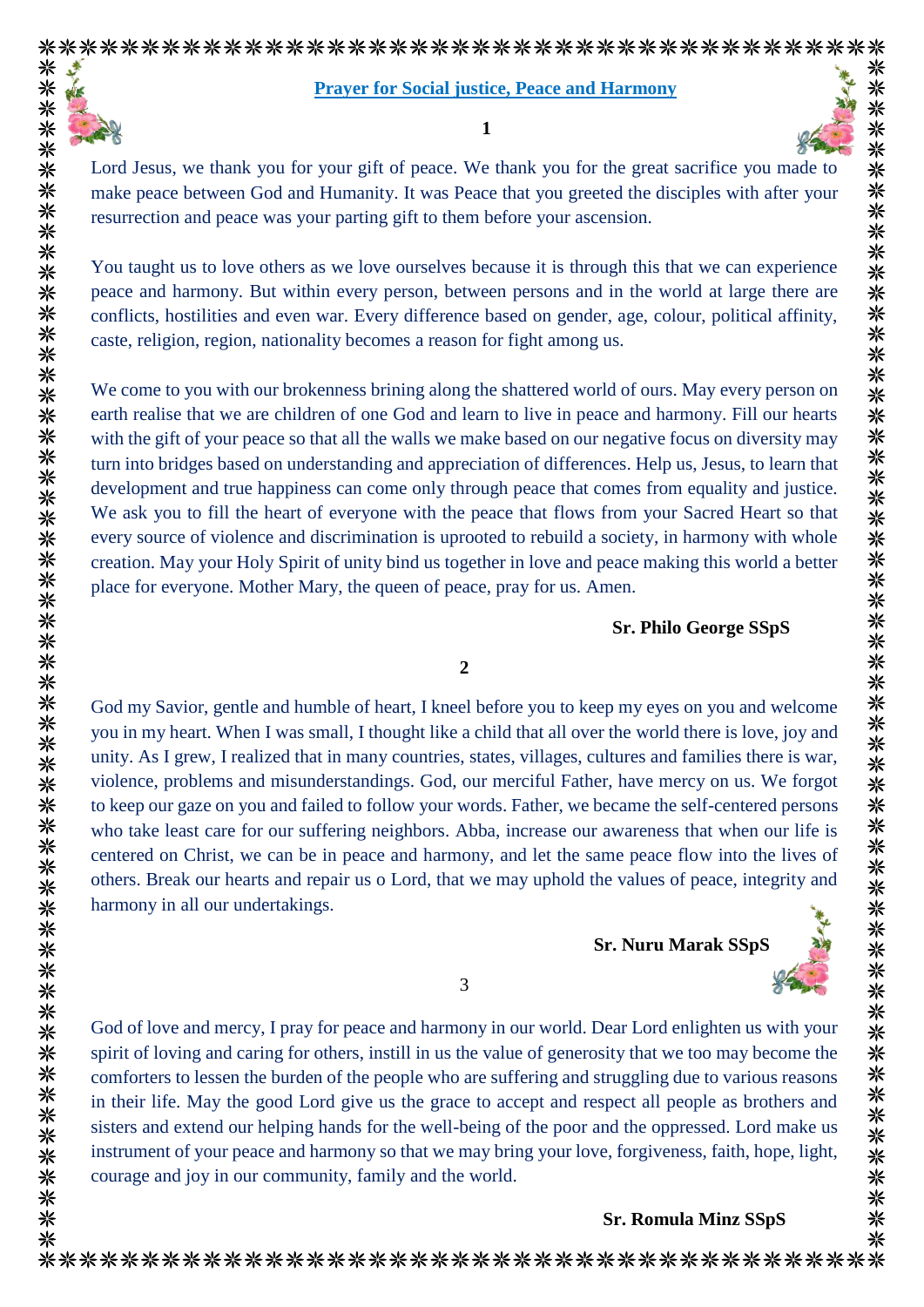⋇

**4**

Lord our loving Father, we pray for peace and harmony in our hearts, country and in our world at 米 \*\*\*\*\*\*\*\* large. The world is in the turmoil with people destroying the earth and your creation in violent ways. O God, we earnestly pray for peace wherever we live and work. We pray for the personal power to be gentle, the strength to be forgiving, the patience to be understanding, the compassion to be loving and the endurance to accept all people with their uniqueness and differences. May we put our trust in your great power O God, who teaches to overcome the evil with goodness, and the hatred with love. 米米:

We pray for the vision and faith to believe in a country and in a world where fear shall no longer lead people to commit neither injustice, nor selfishness make them bring suffering to others. Help us to devote our whole life and energy to the task of bringing peace and harmony.

Lord, send your Holy Spirit upon each of us that we may make efforts to keep the unity of the Spirit through the bond of peace and concentrate on the things that move us toward concord and brotherhood.

O God, we deeply desire that we experience communion and harmony with each other against a world of prejudices and divisions. Bless and guide us that we may be always inspired and lead by the Spirit of wisdom, Knowledge and understanding. We pray that we may learn to accept the way of Lord for us and for others. Spirit of God, remain with us and help us to choose the right things at right time.



米

米

米

米米米

来

米米米米

米米

米 米

米米米米米

\*\* 来

米米 ☀

米米米米

米米米米

米米米

米米米 兴

米米米米

兴

米 米 米 米

米 米 米 米 ☀ 米  **Sr. Jona SSpS**

**5**

Jesus, breathe your spirit into our hearts that we may establish a global community of trust, fellowship and justice. A world where different races and cultures live in harmony and mutual respect. A world where peace is built with justice and justice is guided by love. Help us to eliminate cruelty to Humanity and creation. Give justice and peace to all those who have been cruelly and unfairly treated by their fellow being.

Amos 2: 25. Says Let justice rolls down like waters and righteousness like an ever-flowing stream. Grant us Lord God, a vision of your world as you would love to have. Lord God, look on with compassion upon all who live with injustice. Strengthen those who seek to establish equality through the law and equal opportunities for all. A world where the weak are protected and none go hungry or deprived of their due, ensure that all may enjoy a fair portion of the riches of the mother earth. Fill our hearts with the fire of your justice for all.

No one knows the depths of injustice better than you O God. You are the author of justice; you would rain down justice in the form of transformed Hearts, mindsets and reconciliation. Your truth and grace can change hardened hearts and confused minds. "To do justice to love kindness, to walk humbly with your God and act justly" (Micah 6:8). Your spirit may rule over all things, give us the inspiration and courage to follow your path. We believe that Justice begins and ends in you dear God. We make this prayer through Christ our Lord Amen.

 **Sr. Rosily Panjikkaran SSpS**